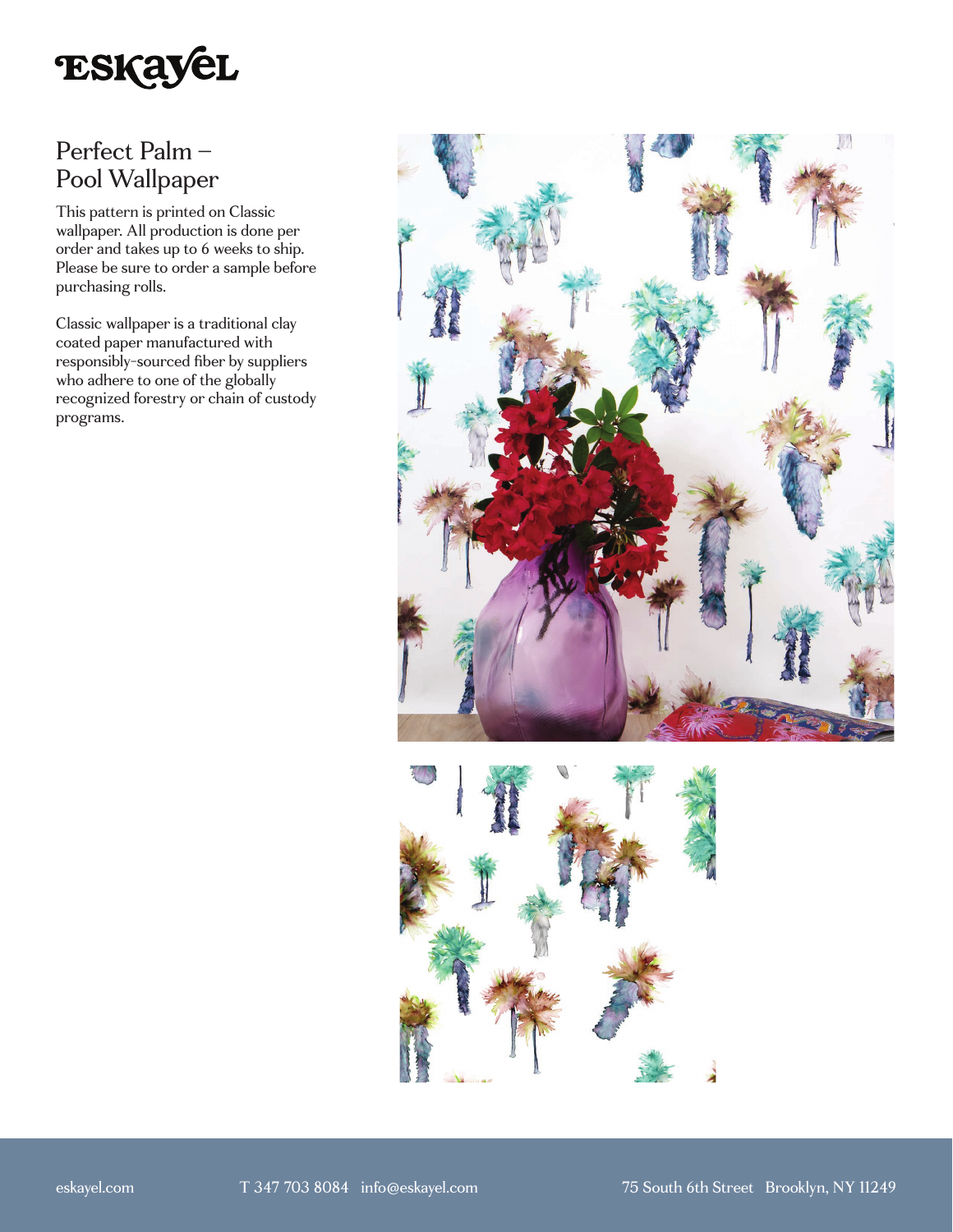

| Vertical Repeat   | 50"                                                                                      |
|-------------------|------------------------------------------------------------------------------------------|
| Horizontal Repeat | 27"                                                                                      |
| Roll Width        | 27"                                                                                      |
| Roll Length       | 15' when ordered in multiples printed continuously as double, triple, or quadruple rolls |

| Pricing           | Sold by the roll                                                                  |
|-------------------|-----------------------------------------------------------------------------------|
| Selvage           | l" paper comes untrimmed                                                          |
| Sample Size       | 8.5" x 11" ** If you are unsure of color please order a sample before purchasing. |
| Large Sample Size | $27" \times 27"$                                                                  |

| Wallpaper Type | Classic                                                                                         |
|----------------|-------------------------------------------------------------------------------------------------|
| Material       | Traditional clay coated paper                                                                   |
| Print Method   | Digital; Latex water-based ink system                                                           |
| Lead Time      | 4-7 weeks **Rush Service subject to availability. Rush fee does not include expedited shipping. |

| Care          | Gently wipe clean with a non-abrasive sponge or cloth with mild soap and water. We always<br>suggest testing your cleaning method in a discreet spot on the wall before implementing in a<br>large area. Do not use commercial cleaners or scrub.                                                       |
|---------------|---------------------------------------------------------------------------------------------------------------------------------------------------------------------------------------------------------------------------------------------------------------------------------------------------------|
| Fire Rating   | Class A (ASTM E84)                                                                                                                                                                                                                                                                                      |
| Color & Scale | We always strive for color accuracy but please note that colors shown on the website are a repre-<br>sentation only. Please refer to the actual product sample. ** Also due to varying ink/print systems<br>wallpapers and fabrics of the same pattern are not always an exact match in color or scale. |
| Made In       | <b>USA</b>                                                                                                                                                                                                                                                                                              |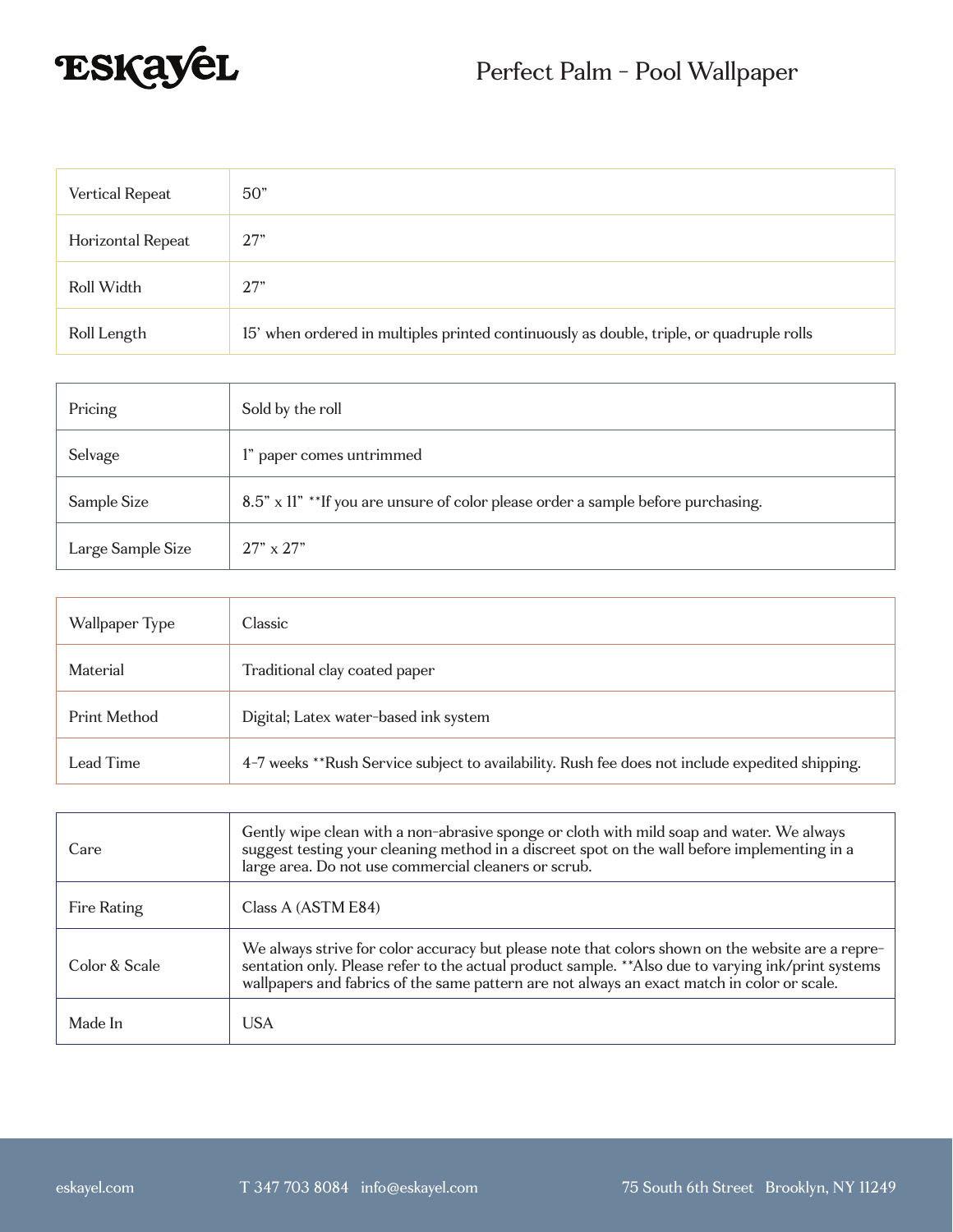

Perfect Palm - Pool Wallpaper

8' tall x 9' long wall pictured below in Perfect Palm — Pool Wallpaper



9'

Wallpaper 8'Wallpaper

 $8'$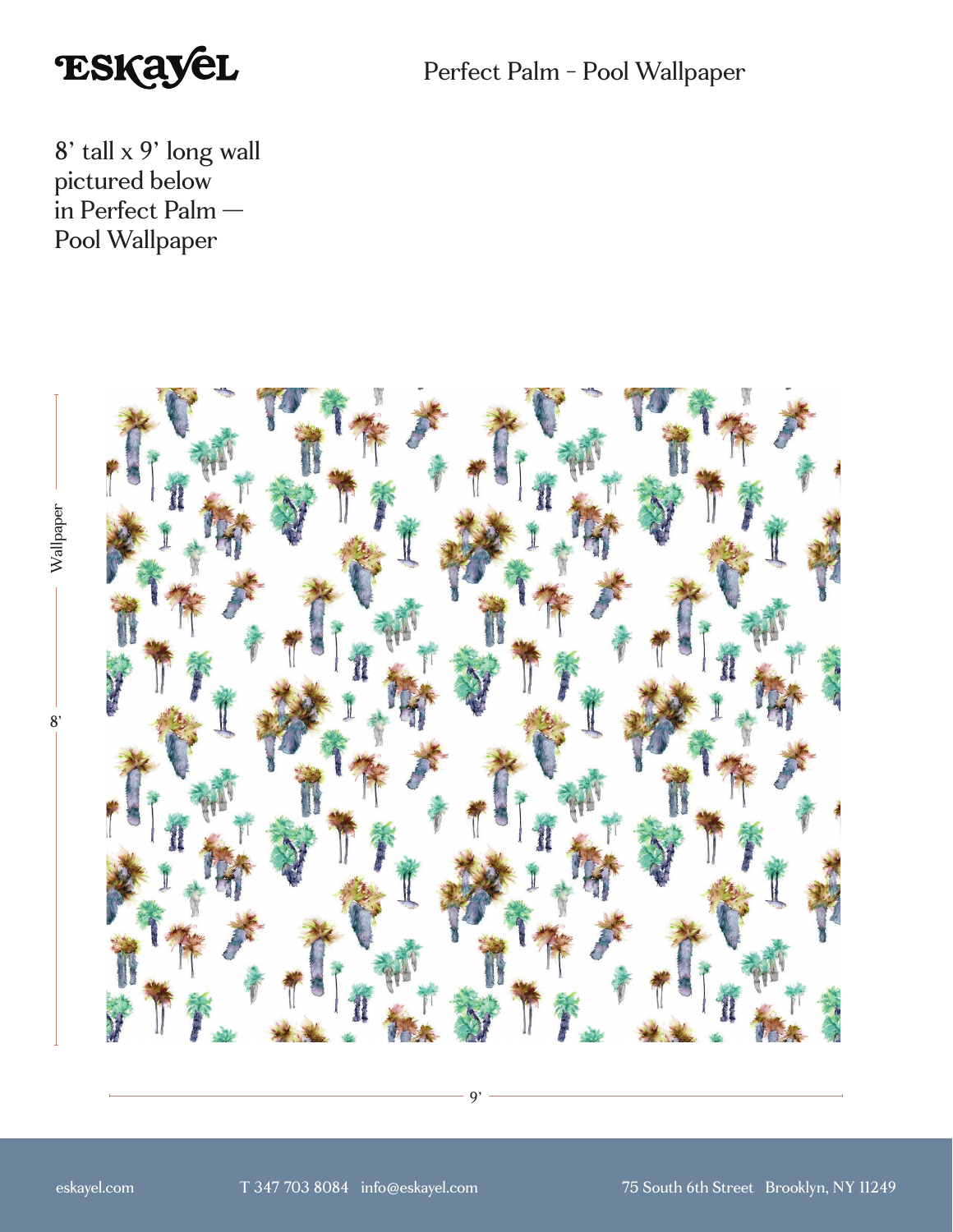

### Installation Guide

### How to Measure the Amount of Paper to Order

\*\*We always recommend confirming quantities with your wallpaper installer prior to ordering.

We recommend measuring with a yardstick or steel tape measure. Make your measurements in feet and round off to the next half foot or foot. Measure the wall height from the floor to the ceiling, excluding any baseboards or moldings. Then measure the length of the wall without deducting for windows or doors (this will leave you extra wallpaper in case you may need it). Multiply the two measurements to find the surface area of the wall.

Single rolls of our Classic paper are 15 feet long and 27 inches wide. 1 roll covers about 30 square feet. To find the number of rolls needed to cover your wall, multiply the height and the width of the wall by rounding up each length to the nearest foot. Then divide by 30.

Example: For a wall that is 10 feet 6 inches high by 9 feet 4 inches long. Round up and multiply 11 feet by 10 feet to get 110 square feet. Divide 110 by 30 and you will get 3.6. In this case you will need 5 rolls.

If the number divides out to be .5 or above, you will need to add one more roll on to be safe. If you were to get 3.4, 4 rolls would be enough, but if you get 3.5 to 4.4, you will need 5 rolls.

Please feel free to contact us anytime for assistance in finalizing your calculation.